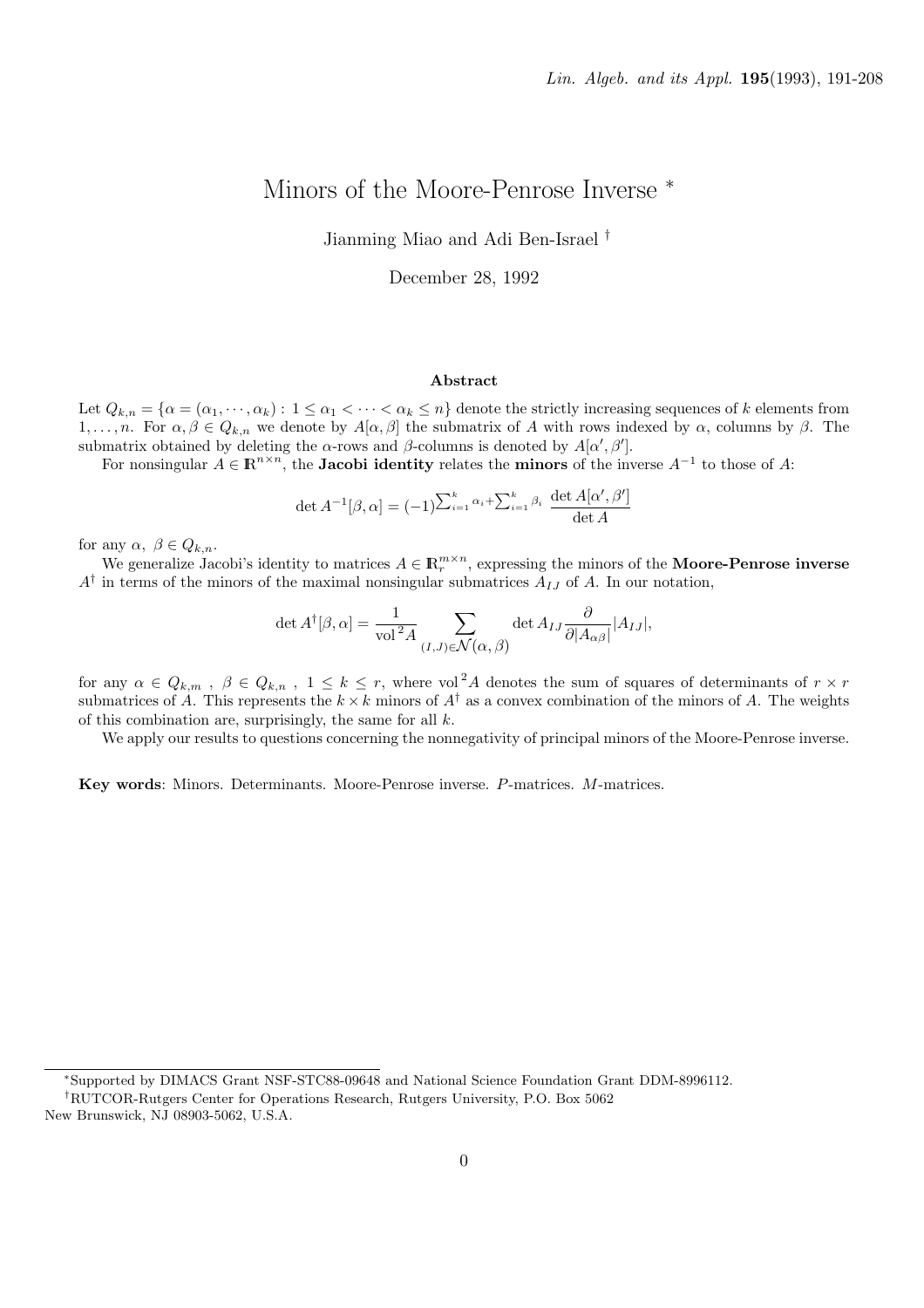#### 1 Introduction

If the matrix  $A \in \mathbb{R}^{n \times n}$  is nonsingular, then the adjoint formula for its inverse

$$
A^{-1} = \frac{1}{\det A} \operatorname{adj} A,\tag{1.1}
$$

has a well-known generalization, the Jacobi identity, which relates the **minors** of  $A^{-1}$  to those of A.

Denote the set of strictly increasing sequences of  $k$  elements from  $1, \ldots, n$ , by

$$
Q_{k,n} = \{ \alpha = (\alpha_1, \cdots, \alpha_k) : 1 \leq \alpha_1 < \cdots < \alpha_k \leq n \} \quad (1.2)
$$

For  $\alpha, \beta \in Q_{k,n}$ , denote by:

 $A[\alpha, \beta]$  the submatrix of A having row indices  $\alpha$  and column indices  $\beta$ .

 $A[\alpha', \beta']$  the submatrix obtained from A by deleting rows indexed by  $\alpha$  and columns indexed by  $\beta$ .

Then the Jacobi identity (see [7]) is: For any  $\alpha, \beta \in Q_{k,n}$ ,

$$
\det A^{-1}[\beta,\alpha] = (-1)^{s(\alpha)+s(\beta)} \frac{\det A[\alpha',\ \beta']}{\det A},\tag{1.3}
$$

where  $s(\alpha)$  is the sum of the integers in  $\alpha$ . By convention,

$$
\det A[\emptyset, \emptyset] = 1. \tag{1.4}
$$

For  $A \in \mathbb{R}_r^{m \times n}$ , Moore [11] gave a determinantal formula for the entries of the **Moore-Penrose inverse**  $A^{\dagger}$ , a formula recently rediscovered by Berg [4]. The result was further generalized to matrices defined over an integral domain [1]. We consider here the minors of  $A^{\dagger}$ , for  $A \in \mathbb{R}_r^{m \times n}$ . Theorem 1 (in § 2) expresses them in terms of the minors of the maximal nonsingular submatrices  $A_{IJ}$  of A. A numerical example is given in §3. Theorem 2 (in § 4) is a somewhat surprising result: Every minor of  $A^{\dagger}$  is the same convex combination of the corresponding minors of inverses of the  $A_{IJ}$ 's. This generalizes Berg's representation [4] of  $A^{\dagger}$  as a convex combination of the  $A_{II}$ 's. Section 5 deals with the nonnegativity of principal minors of the Moore-Penrose inverse, extending some previous results of Mohan, Neumann and Ramamurthy [10], [12].

We use the following notation. For any index sets  $I, J$ , let  $A_{I*}, A_{*J}, A_{IJ}$  denote the submatrices of A lying in rows indexed by  $I$ , in columns indexed by  $J$ , and in their intersection, respectively. The principal submatrix  $A_{JJ}$  is denoted by  $A_J$ . For  $A \in \mathbb{R}_r^{m \times n}$ , let

$$
I(A) = \{I \in Q_{r,m} : \text{rank } A_{I*} = r\},
$$
  
\n
$$
J(A) = \{J \in Q_{r,n} : \text{rank } A_{*J} = r\},
$$
  
\n
$$
\mathcal{N}(A) = \{(I, J) \in Q_{r,m} \times Q_{r,n} : \text{rank } A_{IJ} = r\},
$$

be the index sets of maximal sets of linearly independent rows and columns, and of maximal nonsingular submatrices, respectively. For  $\alpha \in Q_{k,m}$ ,  $\beta \in Q_{k,n}$  let

$$
\mathcal{I}(\alpha) = \{I \in \mathcal{I}(A) : \alpha \subseteq I\},\
$$

$$
\mathcal{J}(\beta) = \{ J \in \mathcal{J}(A) : \beta \subseteq J \},
$$
  
\n
$$
\mathcal{N}(\alpha, \beta) = \{ (I, J) \in \mathcal{N}(A) : \alpha \subseteq I, \beta \subseteq J \}.
$$

Then by [2]

$$
\mathcal{N}(A) = \mathcal{I}(A) \times \mathcal{J}(A),
$$

and therefore,

$$
\mathcal{N}(\alpha, \beta) = \mathcal{I}(\alpha) \times \mathcal{J}(\beta). \tag{1.5}
$$

For  $\alpha = (\alpha_1, \ldots, \alpha_k)$  and  $\beta = (\beta_1, \ldots, \beta_k)$ , we denote by

$$
A[\beta \leftarrow \mathbf{I}_{\alpha}] \tag{1.6}
$$

the matrix obtained from A by replacing the  $\beta_i^{th}$  column with the unit vector  $\mathbf{e}_{\alpha_i}$ ,  $(i = 1, \ldots, k)$ , and by

$$
A[\beta \leftarrow \mathbf{0}] \tag{1.7}
$$

the matrix obtained from A by replacing the  $\beta_i^{th}$  column with the zero vector **0**,  $(i = 1, ..., k)$ .

Finally, the coefficient  $(-1)^{s(\alpha)+s(\beta)} \det A[\alpha', \beta'],$  of det  $A[\alpha, \beta]$  in the Laplace expansion of det A is denoted by

$$
\frac{\partial}{\partial |A_{\alpha\beta}|} |A| \ . \tag{1.8}
$$

Using the above notation we rewrite (1.8) as

$$
\frac{\partial}{\partial |A_{\alpha\beta}|}|A| = (-1)^{s(\alpha) + s(\beta)} \det A[\alpha', \beta'] = \det A[\beta \leftarrow \mathbf{I}_{\alpha}],
$$
\n(1.9)

and the Jacobi identity as

$$
\det A^{-1}[\beta, \alpha] = \frac{\det A[\beta \leftarrow \mathbf{I}_{\alpha}]}{\det A}, \qquad (1.10)
$$

$$
= \frac{1}{\det A^T A} \det A^T \cdot A[\beta \leftarrow \mathbf{I}_{\alpha}]. (1.11)
$$

As in [2], we define the **volume** of the  $m \times n$  matrix A by,

$$
\text{vol}\,A = \sqrt{\sum_{(I,\ J)\in\mathcal{N}(A)} \det^2 A_{IJ}}\,,\tag{1.12}
$$

and in particular,

vol 
$$
A = \sqrt{\det(A^T A)}
$$
, if A has full column rank. (1.13)

The following lemma is used in the sequel:

**Lemma 1 (Blattner, [6])** Let  $A \in \mathbb{R}_r^{m \times n}$ , and let  $U \in$  $\mathbb{R}^{m \times (m-r)}$  and  $V \in \mathbb{R}^{n \times (n-r)}$  be matrices whose columns form orthonormal bases of  $N(A^T)$  and  $N(A)$ , respectively. Then  $\overline{a}$  $\mathbf{r}$ 

$$
B = \left(\begin{array}{cc} A & U \\ V^T & O \end{array}\right) \tag{1.14}
$$

is nonsingular, and its inverse is

$$
B^{-1} = \left(\begin{array}{cc} A^{\dagger} & V \\ U^T & O \end{array}\right)_{(1.15)}
$$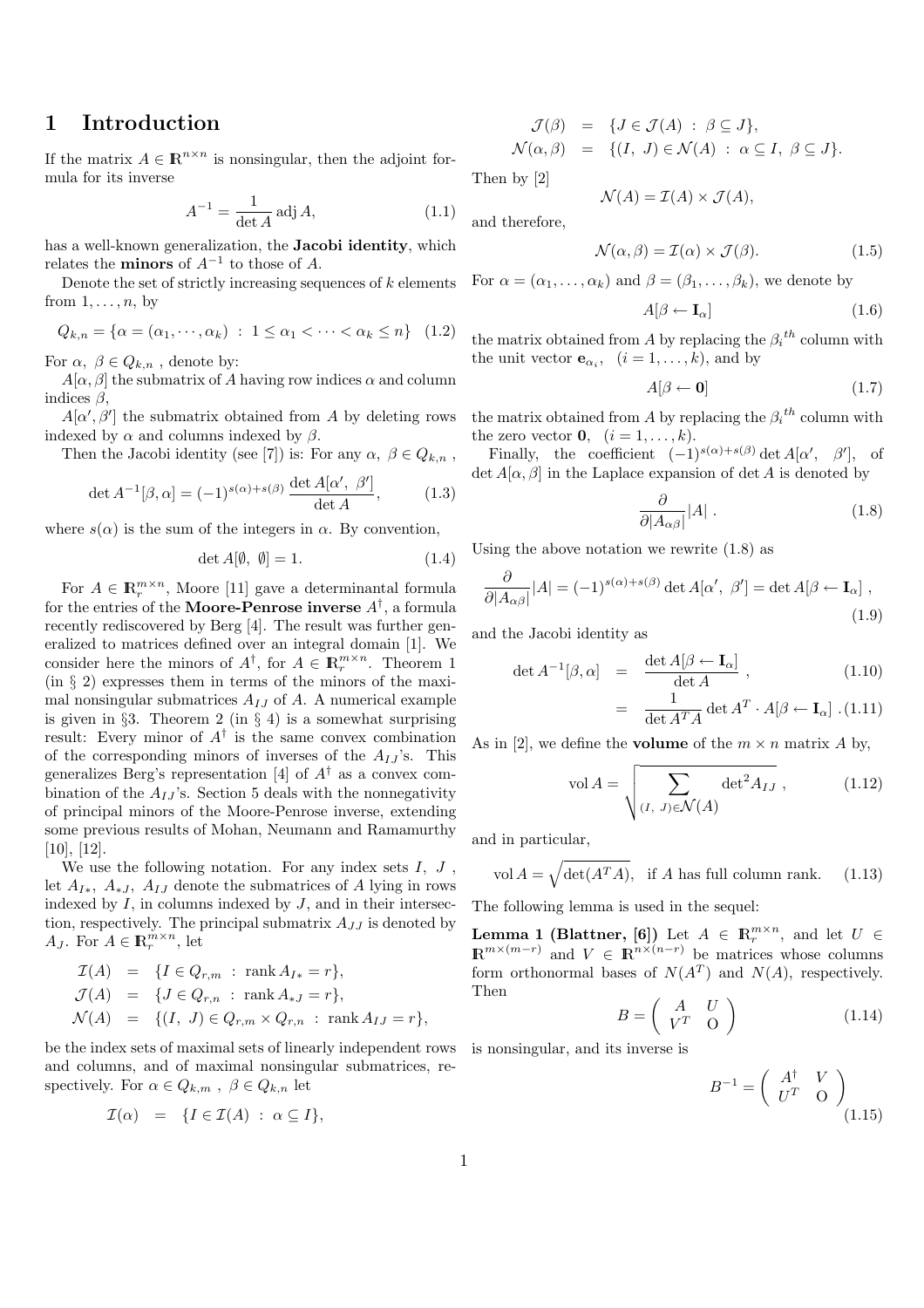If A has full column [row] rank, then  $V$  [U] is vacant. Moreover, by [2],

$$
\det B^T B = \text{vol}^2 A . \qquad (1.16)
$$

## 2 Minors of the Moore–Penrose inverse

**Theorem 1** Let  $A \in \mathbb{R}_r^{m \times n}$ , and  $1 \leq k \leq r$ . Then for any  $\alpha \in Q_{k,m}$ ,  $\beta \in Q_{k,n}$ ,

$$
\det A^{\dagger}[\beta,\alpha] = \begin{cases} 0, & \text{if } \mathcal{N}(\alpha,\beta) = \emptyset, \\ \frac{1}{\text{vol}^2 A} \sum_{(I,J) \in \mathcal{N}(\alpha,\beta)} \det A_{IJ} \frac{\partial}{\partial |A_{\alpha\beta}|} |A_{IJ}| \\ 0 & \text{otherwise} . \end{cases}
$$
(2.1)

**Proof.** Let  $B$ ,  $U$ ,  $V$  be as in Lemma 1. Then

$$
\det A^{\dagger}[\beta, \alpha] = \det B^{-1}[\beta, \alpha], \qquad \text{by Lemma 1,}
$$

$$
= \frac{1}{\det B^{T} B} \det B^{T} \cdot B[\beta \leftarrow \mathbf{I}_{\alpha}], \qquad (2.2)
$$

by (1.11). Now det  $B^T \cdot B[\beta \leftarrow I_\alpha] =$ 

$$
= \det \begin{pmatrix} A^T & V \\ U^T & O \end{pmatrix} \begin{pmatrix} A[\beta \leftarrow \mathbf{I}_{\alpha}] & U \\ V^T[\beta \leftarrow 0] & O \end{pmatrix}
$$
  
\n
$$
= \det(A^T, V) \begin{pmatrix} A[\beta \leftarrow \mathbf{I}_{\alpha}] \\ V^T[\beta \leftarrow 0] \end{pmatrix}
$$
  
\n
$$
= \sum_{I \in \mathcal{I}(A)} \det((A^T)_{*I}, V) \det \begin{pmatrix} A[\beta \leftarrow \mathbf{I}_{\alpha}]_{I*} \\ V^T[\beta \leftarrow 0] \end{pmatrix}
$$
  
\n
$$
= \sum_{I \in \mathcal{I}(\alpha)} \det((A_{I*})^T, V) \det \begin{pmatrix} A_{I*}[\beta \leftarrow \mathbf{I}_{\alpha}] \\ V^T[\beta \leftarrow 0] \end{pmatrix} (2.3)
$$

The penultimate equality is by the Cauchy-Binet formula, noting that the determinant of any  $n \times n$  submatrix of  $(A^T, V) \in \mathbb{R}^{n \times (m+n-r)}$  is zero if it consists of more than r columns of  $A<sup>T</sup>$ . The last equality holds since the mar columns of  $A^*$ .<br>
trix  $\begin{pmatrix} A[\beta \leftarrow \mathbf{I}_{\alpha}]_{I*} \\ V^T[\beta \leftarrow \mathbf{0}] \end{pmatrix}$ has at least one column of zeros, if  $I \notin \mathcal{I}(\alpha)$ .

We assume now (and prove later) that for any fixed  $I \in$  $\mathcal{I}(\alpha)$ ,

$$
\det((A_{I*})^T, V) \det\begin{pmatrix} A_{I*}[\beta \leftarrow \mathbf{I}_{\alpha}] \\ V^T[\beta \leftarrow 0] \end{pmatrix} =
$$
  
= 
$$
\sum_{J \in \mathcal{J}(\beta)} \det A_{IJ} \det A_{IJ}[\beta \leftarrow \mathbf{I}_{\alpha}] .
$$
 (2.4)

Then using  $(1.16)$  and  $(2.3)$ ,  $(2.2)$  becomes

 $\det A^{\dagger}[\beta,\alpha] =$ 

$$
= \frac{1}{\text{vol}^2 A} \sum_{I \in \mathcal{I}(\alpha)} \sum_{J \in \mathcal{J}(\beta)} \det A_{IJ} \det A_{IJ} [\beta \leftarrow \mathbf{I}_{\alpha}] \tag{2.5}
$$

$$
= \frac{1}{\text{vol}^2 A} \sum_{(I, J) \in \mathcal{N}(\alpha, \beta)} \det A_{IJ} \frac{\partial}{\partial |A_{\alpha\beta}|} |A_{IJ}| , \qquad (2.6)
$$

by (1.9). Finally we prove (2.4). For any fixed  $I \in \mathcal{I}(\alpha)$ , the columns of V form also an orthonormal basis of  $N(A_{I*})$ . Let

$$
L = \left(\begin{array}{c} A_{I*} \\ V^T \end{array}\right) \tag{2.7}
$$

Then

$$
\begin{aligned}\n\det(A_{I*})^{\dagger}[\beta,\alpha] &= \\
&= \det L^{-1}[\beta,\alpha] , \qquad \text{by Lemma 1,} \\
&= \frac{1}{\det LL^T} \det L^T \cdot L[\beta \leftarrow \mathbf{I}_{\alpha}] , \qquad \text{by (1.11),} \\
&= \frac{1}{\text{vol}^2 A_{I*}} \det((A_{I*})^T, V) \det \begin{pmatrix} A_{I*}[\beta \leftarrow \mathbf{I}_{\alpha}] \\ V^T[\beta \leftarrow 0] \end{pmatrix} (2.8)\n\end{aligned}
$$

Writing  $(A_{I*})^T = C$ , so that,

$$
\det(A_{I*})^{\dagger}[\beta,\alpha] = \det(C^{\dagger})^T[\beta,\alpha],
$$
  
= \det C^{\dagger}[\alpha,\beta], \qquad (2.9)

we take W to be a matrix whose columns form an orthonormal basis of  $N(C^T)$ , and denote,

$$
M = (C, W) . \tag{2.10}
$$

Then  $(2.9)$  becomes, by Lemma 1 and  $(1.11)$ ,

$$
\det(A_{I*})^{\dagger}[\beta, \alpha] =
$$
\n
$$
= \frac{1}{\det M^{T}M} \det M^{T} \cdot M[\alpha \leftarrow \mathbf{I}_{\beta}],
$$
\n
$$
= \frac{1}{\text{vol}^{2}A_{I*}} \det A_{I*} \cdot (A_{I*})^{T}[\alpha \leftarrow \mathbf{I}_{\beta}],
$$
\n
$$
= \frac{1}{\text{vol}^{2}A_{I*}} \sum_{J \in \mathcal{J}(\beta)} \det A_{IJ} \det (A_{IJ})^{T}[\alpha \leftarrow \mathbf{I}_{\beta}],
$$
\n
$$
= \frac{1}{\text{vol}^{2}A_{I*}} \sum_{J \in \mathcal{J}(\beta)} \det A_{IJ} \det A_{IJ}[\beta \leftarrow \mathbf{I}_{\alpha}] \quad (2.11)
$$

The penultimate equality is by the Cauchy-Binet formula, noting that, if  $J \notin \mathcal{J}(\beta)$ , then the submatrix of  $(A_{I*})^T[\alpha \leftarrow I_{\beta}]$  whose rows are indexed by J has at least one column of zeros. Finally, (2.4) follows by comparing (2.8) and  $(2.11).$ 

Note that  $\mathcal{N}(\alpha, \beta) = \emptyset$  is equivalent to linear dependence of either the columns of  $A_{\ast\beta}$  or the rows of  $A_{\alpha\ast}$ .

As a special case, if  $\alpha = I \in \mathcal{I}(A)$ ,  $\beta = J \in \mathcal{J}(A)$ , then  $\mathcal{N}(\alpha, \beta)$  contains only one element, i.e.,  $(I, J)$ . Now Theorem 1 gives the identity, [2],

$$
\det(A^{\dagger})_{JI} = \frac{1}{\text{vol}^2 A} \det A_{IJ} , \quad \forall (I, J) \in \mathcal{N}(A) .
$$
 (2.12)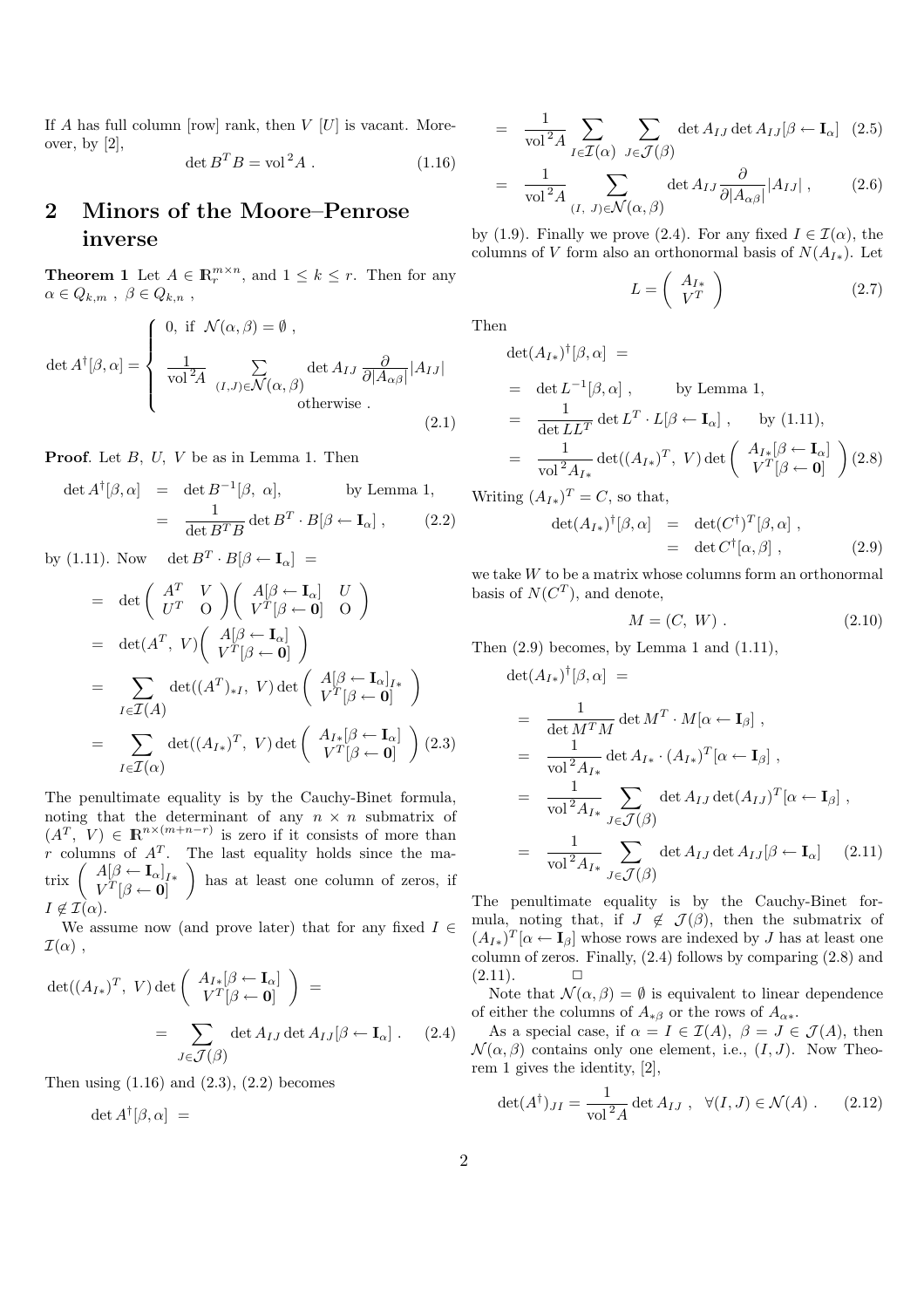### 3 Example

Consider the  $4 \times 4$  matrix A of rank 3,

$$
A = \left(\begin{array}{cccc} 1 & 0 & 3 & 0 \\ 0 & -2 & 0 & 1 \\ 1 & 0 & 2 & 0 \\ 0 & 0 & -1 & 0 \end{array}\right) ,
$$

and its Moore-Penrose inverse  $A^{\dagger}$ ,

$$
A^{\dagger} = \frac{1}{15} \begin{pmatrix} -5 & 0 & 20 & 25 \\ 0 & -6 & 0 & 0 \\ 5 & 0 & -5 & -10 \\ 0 & 3 & 0 & 0 \end{pmatrix}
$$

A list of the  $3 \times 3$  nonsingular submatrices of A and their determinants is as follows :

| Ι       | $\cal J$ | $A_{IJ}$                                                                                       | $\det A_{IJ}$            |
|---------|----------|------------------------------------------------------------------------------------------------|--------------------------|
| 1, 2, 3 | 1, 2, 3  | $\left(\begin{array}{ccc} 1 & 0 & 3 \\ 0 & -2 & 0 \\ 1 & 0 & 2 \end{array}\right)$             | $\boldsymbol{2}$         |
| 1, 2, 3 | 1, 3, 4  | $\left(\begin{array}{ccc} 1 & 3 & 0 \\ 0 & 0 & 1 \\ 1 & 2 & 0 \end{array}\right)$              | $\mathbf 1$              |
| 1, 2, 4 | 1, 2, 3  | $\left(\begin{array}{ccc} 1 & 0 & 3 \\ 0 & -2 & 0 \\ 0 & 0 & -1 \end{array}\right)$            | $\overline{2}$           |
|         |          |                                                                                                |                          |
| Ι       | J        |                                                                                                | $\overline{\det A_{IJ}}$ |
| 1, 2, 4 | 1, 3, 4  | $A_{IJ}$<br>$\left(\begin{array}{ccc} 1 & 3 & 0 \\ 0 & 0 & 1 \\ 0 & -1 & 0 \end{array}\right)$ | $\mathbf{1}$             |
| $2,3,4$ | $1,2,3$  | $\left(\begin{array}{ccc} 0 & -2 & 0 \\ 1 & 0 & 2 \\ 0 & 0 & -1 \end{array}\right)$            | $^{-2}$                  |

The volume of A is given by

$$
\text{vol}^2 A = 2^2 + 1 + 2^2 + 1 + 2^2 + 1 = 15
$$

Take now  $\alpha = \{2, 3\}$  and  $\beta = \{1, 4\}$ . Then  $\mathcal{N}(\alpha, \beta) = \mathcal{I}(\alpha) \times$  $\mathcal{J}(\beta) = \{I_1, I_2\} \times \{J\}$ , where  $I_1 = \{1, 2, 3\}$ ,  $I_2 = \{2, 3, 4\}$ , and  $J = \{1, 3, 4\}$ . We calculate

$$
\frac{\partial}{\partial |A_{\alpha\beta}|} |A_{I_1J}| = (-1)^{(2+3)+(1+3)} 3 = -3,
$$

and

$$
\frac{\partial}{\partial |A_{\alpha\beta}|} |A_{I_2J}| = (-1)^{(1+2)+(1+3)}(-1) = 1.
$$

Now from  $(2.1)$ 

$$
\det A^{\dagger}[\beta,\alpha] = \frac{1}{15}(1 \times (-3) + (-1) \times 1) = -\frac{4}{15}.
$$

# 4 Convex decomposition of a matrix and its minors

Berg [4] proved that the Moore-Penrose inverse of  $A \in \mathbb{R}_r^{m \times n}$ is a convex combination of ordinary inverses of  $r \times r$  submatrices  $\overline{a}$ 

$$
A^{\dagger} = \sum_{(I,J)\in\mathcal{N}(A)} \lambda_{IJ} \widehat{A_{IJ}^{-1}} \tag{4.1}
$$

where each  $\widehat{A_{IJ}}$  is an  $n \times m$  matrix with the inverse of  $A_{IJ}$ in position  $(J, I)$  and zeros elsewhere, and

$$
\lambda_{IJ} = \frac{\det^2 A_{IJ}}{\text{vol}^2 A} \tag{4.2}
$$

By summing (4.1) over  $I \in \mathcal{I}(A)$ , one obtains  $A^{\dagger}$  as a convex combination of the Moore–Penrose inverses of maximal full column-rank submatrices  $A_{\ast,I}$ , see [2],

$$
A^{\dagger} = \sum_{J \in \mathcal{J}(A)} \lambda_{*J} \widehat{A^{\dagger}_{*J}} , \qquad (4.3)
$$

where the convex weights are

$$
\lambda_{*J} = \frac{\text{vol}^2 A_{*J}}{\text{vol}^2 A} \,,\tag{4.4}
$$

and  $\widehat{A_{*J}^{\dagger}}$  is an  $n \times m$  matrix with  $A_{*J}^{\dagger}$  in rows indexed by J and zeros elsewhere.

Similarly, summing (4.1) over  $J \in \mathcal{J}(A)$  gives

$$
A^{\dagger} = \sum_{I \in \mathcal{I}(A)} \lambda_{I*} \widehat{A^{\dagger}_{I*}} \tag{4.5}
$$

with convex weights

$$
\lambda_{I*} = \frac{\text{vol}^2 A_{I*}}{\text{vol}^2 A}.
$$
\n(4.6)

and  $\widehat{A^{\dagger}_{I*}}$  the  $n \times m$  matrix with  $A^{\dagger}_{I*}$  in columns indexed by  $I$ and zeros elsewhere.

Theorem 1 allows a stronger claim than (4.1), i. e. , every minor of  $A^{\dagger}$  in position  $(\beta, \alpha)$  is the same convex combination of the minors of  $\widehat{A_{IJ}}^1$ 's in the corresponding position: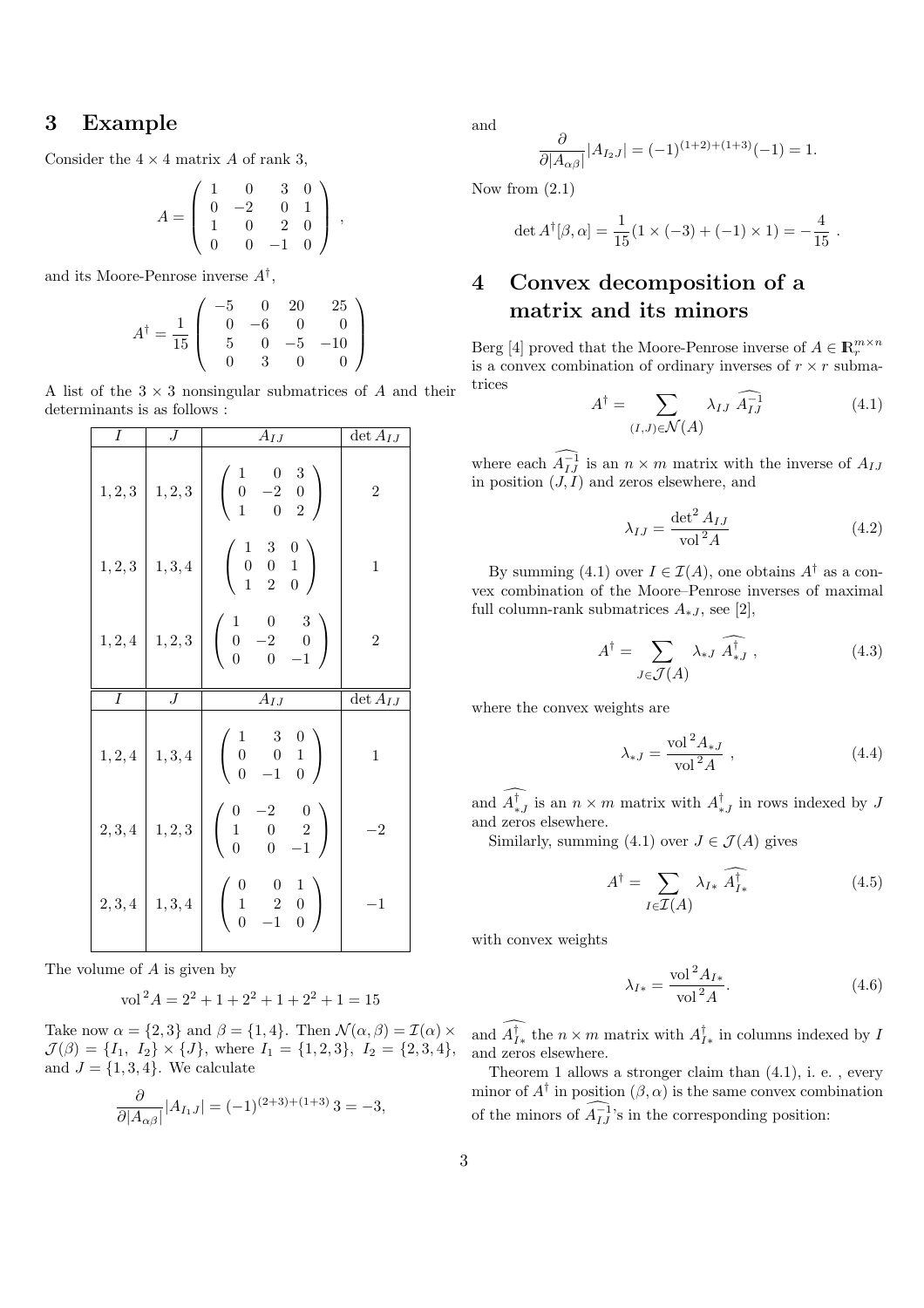$\alpha \in Q_{k,m}$ ,  $\beta \in Q_{k,n}$ ,

$$
\det A^{\dagger}[\beta,\alpha] = \sum_{(I,J)\in\mathcal{N}(A)} \lambda_{IJ} \det \widehat{A_{IJ}}[\beta,\alpha] . \qquad (4.7)
$$

Proof. From Theorem 1, it follows that

$$
\det A^{\dagger}[\beta, \alpha] = \sum_{(I, J) \in \mathcal{N}(\alpha, \beta)} \frac{\det^2 A_{IJ}}{\text{vol}^2 A} \cdot \frac{\det A_{IJ}[\beta \leftarrow \mathbf{I}_{\alpha}]}{\det A_{IJ}}
$$

$$
= \sum_{(I, J) \in \mathcal{N}(\alpha, \beta)} \lambda_{IJ} \det \widehat{A_{IJ}}[\beta, \alpha],
$$

by (1.10). We prove (4.7) by showing that the sum over  $\mathcal{N}(\alpha, \beta)$  is the same as the sum over the larger set  $\mathcal{N}(A)$ . Indeed, if  $(I, J) \in \mathcal{N}(A)$ , and either  $I \notin \mathcal{I}(\alpha)$  or  $J \notin \mathcal{J}(\beta)$ , then there is at least one column, or row, of zeros in  $\widehat{A^{-1}_{IJ}}[\beta,\alpha]$ , thus det  $\widehat{A_{IJ}}[\beta,\alpha] = 0.$   $\Box$ 

Using the same argument we can show that summing (4.7) over  $I \in \mathcal{I}(\alpha)$  gives the same sum as summing over  $I \in \mathcal{I}(A)$ . Similarly, summing over  $J \in \mathcal{J}(\beta)$  and over  $J \in \mathcal{J}(A)$  give the same result. We summarize these observations in:

**Corollary 1** Let  $A \in \mathbb{R}_r^{m \times n}$ , and  $1 \leq k \leq r$ . Then, for any  $\alpha \in Q_{k,m}$ ,  $\beta \in Q_{k,n}$ ,

$$
\det A^{\dagger}[\beta, \alpha] = 0 , \quad \text{if} \quad \mathcal{J}(\beta) = \emptyset \quad \text{or} \quad \mathcal{I}(\alpha) = \emptyset ,
$$
\n(4.8)

and otherwise,

$$
\det A^{\dagger}[\beta, \alpha] =
$$
\n
$$
= \sum_{J \in \mathcal{J}(A)} \lambda_{*J} \det \widehat{A^{\dagger}_{*J}}[\beta, \alpha] = \sum_{J \in \mathcal{J}(\beta)} \lambda_{*J} \det A^{\dagger}_{*J}[\beta, \alpha],
$$
\n
$$
= \sum_{I \in \mathcal{I}(A)} \lambda_{I*} \det \widehat{A^{\dagger}_{I*}}[\beta, \alpha] = \sum_{I \in \mathcal{I}(\alpha)} \lambda_{I*} \det A^{\dagger}_{I*}[\beta, \alpha].
$$
\n(4.9)

$$
\Box \tag{4.10}
$$

By applying Berg's formula to  $A^{\dagger}$ , it follows from (2.12) that the same weights appear in the convex decomposition of A into ordinary inverses of the submatrices  $(A^{\dagger})_{JI}$ ,

$$
A = \sum_{(I,J)\in\mathcal{N}(A)} \lambda_{IJ} (\widehat{A^{\dagger}})^{-1}_{JI}, \qquad (4.11)
$$

where  $(\widehat{A^{\dagger}})_{JI}^{-1}$  is the  $m \times n$  matrix with the inverse of the  $(J, I)$ th submatrix of  $A^{\dagger}$  in position  $(I, J)$  and zeros elsewhere.

Finally applying  $(4.7)$  to  $A^{\dagger}$ , we establish a remarkable property of the convex decomposition (4.11) of A: Every minor of A is the same convex combination of the minors of  $(A^{\dagger})^{-1}_{JI}$ 's.

**Theorem 2** Let  $A \in \mathbb{R}_r^{m \times n}$ , and  $1 \leq k \leq r$ . Then for any **Theorem 3** Let  $A \in \mathbb{R}_r^{m \times n}$ ,  $r > 0$ . Then there is a convex decomposition of A

$$
A = \sum_{(I,J)\in\mathcal{N}(A)} \lambda_{IJ} B_{IJ} \tag{4.12}
$$

such that for all  $k = 1, \ldots, r$ , and for every  $\alpha \in Q_{k,m}$ ,  $\beta \in$  $Q_{k,n}$ 

$$
\det A[\alpha, \beta] = \sum_{(I,J) \in \mathcal{N}(A)} \lambda_{IJ} \det B_{IJ}[\alpha, \beta]
$$
 (4.13)

where  $B_{IJ}$  is an  $m \times n$  matrix with a  $r \times r$  nonsingular matrix in position  $(I, J)$ , zeros elsewhere.  $\Box$ 

## 5 Nonnegativity of principal minors of the Moore-Penrose inverse

Let  $P [P_0]$  denote the real  $n \times n$  matrices with **positive** [nonnegative] principal minors. We study conditions under which the Moore-Penrose inverse of a matrix is a  $P_0$ -matrix.

If  $A$  is nonsingular, then it is immediate from  $(1.3)$  that  $A \in \mathbf{P}$  if and only if  $A^{\dagger} = A^{-1} \in \mathbf{P}$ . If  $A \in \mathbb{R}_r^{n \times n}$ , then by (2.12) it is necessary  $A^{\dagger} \in \mathbf{P}_0$  that  $\det A_J \geq 0$ ,  $\forall J \in Q_{r,n}$ . It is known that  $A \in \mathbf{P}_0$  does not imply  $A^{\dagger} \in \mathbf{P}_0$ . Mohan, Neumann and Ramamurthy [10] proved that the Moore-Penrose inverse of a singular irreducible M-matrix is a  $P_0$ -matrix (an M-**matrix** is a  $P_0$ -matrix with nonpositive off-diagonal elements). Ramamurthy and Mohan [12] extended the above result to  $n \times n$  M-matrices of rank  $n-1$  (the rank of any singular irreducible  $n \times n$  M-matrix is  $n - 1$ , see [5]). However for an  $n \times n$  M-matrix A of rank less than  $n-1$ ,  $A^{\dagger}$  is not necessarily in  $P_0$ , see [8].

We apply here our representation of minors, to give a direct proof for the result of [12], and generalize to the class of  $(n - r)^{th}$  compound M-matrices of rank r, a class including M-matrices of rank  $n-1$ . We show that if  $A \in \mathbf{P}_0$ , and A is a  $(n-r)^{th}$  compound M-matrix of rank r, then  $A^{\dagger} \in \mathbf{P}_0$ .

For any  $n \times n$  matrix A, the  $k^{th}$  compound matrix  $C_k(A)$ For any<br>is an  $\begin{pmatrix} n \\ n \end{pmatrix}$ k  $\mathbb{R}^n$ ×  $\frac{n}{n}$ k tr<br>\ matrix whose elements are determinants of all  $k \times k$  submatrices of A in lexicographic order. We call a matrix  $k^{th}$  **compound M-matrix** if its  $k^{th}$  compound matrix is an *M*-matrix. The  $k^{th}$  supplementary compound of *A* is defined by, see [9, p.42],

$$
C^{k}(A) = \left( (-1)^{s(\alpha) + s(\beta)} \det A[\alpha', \beta'] \right) , \alpha, \beta \in Q_{k,n} .
$$
\n(5.1)

Note that the  $(\alpha, \beta)^{th}$  element of  $C^k(A)$  is

$$
(-1)^{s(\alpha)+s(\beta)} \det A[\alpha', \beta'] = \det A[\beta \leftarrow \mathbf{I}_{\alpha}]. \tag{5.2}
$$

In particular, for  $k = 1$ ,

$$
C^1(A^T) = \text{adj}(A) . \tag{5.3}
$$

,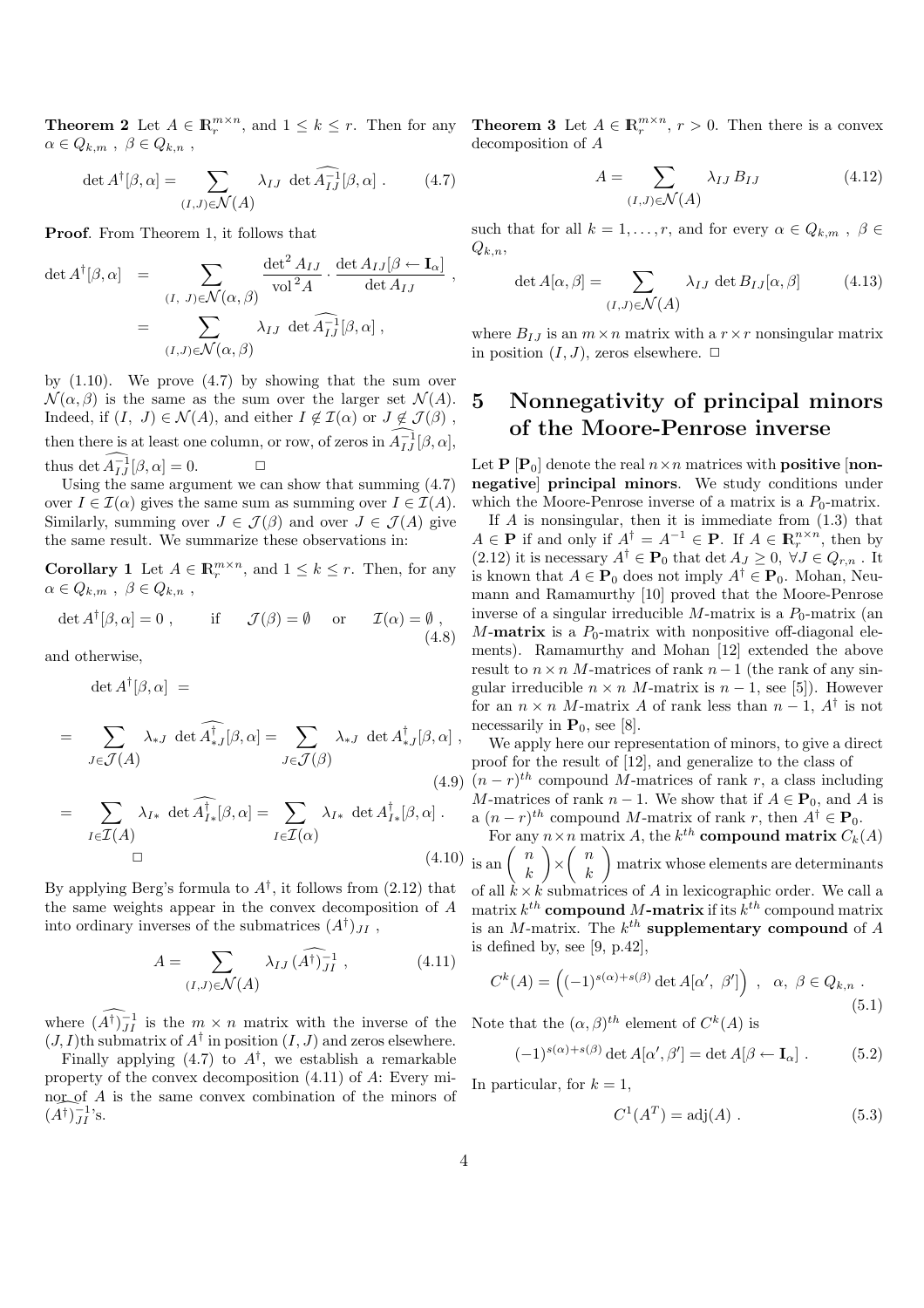Some facts about M-matrices are collected below:

**Lemma 2** ([5]) If A is an M-matrix, then

- (a) any principal submatrix of  $A$  is also an  $M$ -matrix,
- (b) adj  $(A) \geq 0$ ,

(c) there exist a nonnegative matrix B and a number  $s \geq \rho(B)$ such that  $A = sI - B$ , where  $\rho(B)$ 

is the spectral radius of B,

(d)  $A^{-1} \geq 0$  if A is nonsingular.  $\Box$ 

#### Theorem 4 (Ramamurthy and Mohan, [12])

If  $A \in \mathbb{R}_{n-1}^{n \times n}$  is an M-matrix, then  $A^{\dagger} \in \mathbf{P}_0$ . **Proof.** For any permutation matrix P, if  $\widetilde{A} = PAP^T$ , then  $(\widetilde{A})^{\dagger} = PA^{\dagger}P^{T}$ . Moreover,  $\widetilde{A}$  is also an *M*-matrix. It therefore suffices to show the nonnegativity of leading principal minors,

$$
\det A^{\dagger}[\alpha,\alpha] \geq 0 ,
$$

for any  $\alpha = \{1, 2, ..., k\}, 1 \le k \le n - 1$ . By Theorem 1,

$$
\det A^{\dagger}[\alpha,\alpha] = \frac{1}{\text{vol}^2 A} \sum_{(I, J) \in \mathcal{N}(\alpha,\alpha)} \det A_{IJ} \det A_{IJ}[\alpha',\alpha'] ,
$$

so enough to show that

det  $A_{IJ}$  det  $A_{IJ}[\alpha', \alpha'] \ge 0$  for any  $(I, J) \in \mathcal{N}(\alpha, \alpha)$ . (5.4)

Since rank  $A = n - 1$ , there are i, j such that

$$
I = \mathbb{N}\backslash\{i\}
$$
, and  $J = \mathbb{N}\backslash\{j\}$ 

where  $\mathbf{N} = \{1, 2, \ldots, n\}$ . From Lemma 2(b)

$$
(-1)^{i+j} \det A_{IJ} \ge 0 \tag{5.5}
$$

Similarly,  $A_{IJ}[\alpha', \alpha']$  is the submatrix of the principal submatrix  $A[\alpha', \alpha']$  lying in rows indexed by  $I\setminus\alpha$  and in columns indexed by  $J\setminus\alpha$ . Then by Lemma 2(a),(b),

$$
(-1)^{(i-k)+(j-k)} \det A_{IJ}[\alpha', \alpha'] \ge 0 ,
$$

which, together with  $(5.5)$ , implies  $(5.4)$ .  $\Box$ 

**Theorem 5** Let  $A \in \mathbb{R}^{n \times n}_{r}$ . If  $C^{n-r}(A_J) \geq 0, \forall J \subseteq \mathbb{N}$ ,  $|J| \geq n-r$ , then  $A^{\dagger} \in \mathbf{P}_0$ .

**Proof.** For any  $\alpha \in Q_{k,n}$ ,  $1 \leq k \leq r$ ,

$$
\det A^{\dagger}[\alpha,\alpha] = \frac{1}{\text{vol}^2 A} \sum_{(I,\ J)\in\mathcal{N}(\alpha,\alpha)} \det A_{IJ} \det A_{IJ}[\alpha \leftarrow \mathbf{I}_{\alpha}].
$$
\n(5.6)

From  $C^{n-r}(A) \geq 0$ , we have

$$
(-1)^{s(I') + s(J')} \det A_{IJ} \ge 0 , \qquad (5.7)
$$

where  $I' = \mathbb{N} \backslash I$ , and  $J' = \mathbb{N} \backslash J$ . For  $(I, J) \in \mathcal{N}(\alpha, \alpha)$ , let

$$
A[\alpha, J' \leftarrow \mathbf{I}_{\alpha, I'}], \tag{5.8}
$$

denote the matrix obtained from A by replacing the  $\alpha_i{}^{th}$  column with the unit vector  $\mathbf{e}_{\alpha_i}$ ,  $i = 1, \ldots, |\alpha|$ , and replacing the  $(j_t')^{th}$  column with the unit vector  $\mathbf{e}_{i_t'}, t = 1, \ldots, n-r$ . Then

$$
\det A_{IJ}[\alpha \leftarrow \mathbf{I}_\alpha] =
$$

$$
= (-1)^{s(I') + s(J')} \det A[\alpha, J' \leftarrow \mathbf{I}_{\alpha, I'}],
$$
  

$$
= (-1)^{s(I') + s(J')} \det A_{\mathbf{N} \setminus \alpha}[J' \leftarrow \mathbf{I}_{I'}]. \qquad (5.9)
$$

Now from  $C^{n-r}(A_{\mathbf{N}\setminus\alpha})\geq 0$  it follows, using (5.2), that

$$
\det A_{\mathbf{N}\setminus\alpha}[J' \leftarrow \mathbf{I}_{I'}] \ge 0 ,\qquad (5.10)
$$

which together with  $(5.7)$  and  $(5.9)$ , implies

$$
\det A_{IJ} \det A_{IJ}[\alpha \leftarrow \mathbf{I}_{\alpha}] \geq 0 \ , \ \ \forall (I, J) \in \mathcal{N}(\alpha, \alpha) \ . \Box
$$

**Theorem 6** Let  $A \in \mathbb{R}_r^{n \times n}$  be a  $P_0$ -matrix. If  $A$  is a  $(n-r)^{th}$ compound M-matrix,  $n-r \leq r < n$ , then  $A^{\dagger} \in \mathbf{P}_0$ .

**Proof.** Since  $C_{n-r}(A^T) = C_{n-r}(A)^T$ ,  $C_{n-r}(A^T)$  is a singular M-matrix. By Lemma  $2(c)$  there is a nonnegative matrix B such that

$$
C_{n-r}(A^T) = \rho(B)I - B \tag{5.11}
$$

Suppose  $B$  is positive. From the Laplace expansion theorem

$$
C_{n-r}(A^T)C^{n-r}(A) = (\det A) I \tag{5.12}
$$

it follows that every nonzero column of  $C^{n-r}(A)$  is an eigenvector of B corresponding to  $\rho(B)$ . By the Perron Theorem, there is only one eigenvector with positive elements corresponding to  $\rho(B)$ , therefore in each nonzero column of  $C^{n-r}(A)$  all elements are nonzero and have the same sign. The same is true for the rows of  $C^{n-r}(A)$  by applying the argument to  $A<sup>T</sup>$ . Thus all elements of  $C^{n-r}(A)$  have the same sign. Since A is a  $P_0$ -matrix,  $C^{n-r}(A)$  is positive.

Suppose  $B$  is only nonnegative, then  $B$  can be expressed as  $B = \lim_{m \to \infty} B_m$ , where  $B_m$  is positive. By a limiting process, we have

$$
C^{n-r}(A) \ge 0\tag{5.13}
$$

Now for any  $J \subseteq \mathbf{N}$ ,  $|J| \geq n-r$ ,  $C_{n-r}(A_J)$  is a principal submatrix of  $C_{n-r}(A)$ , so it is also an M-matrix. If  $A_J$  is nonsingular, so is  $C_{n-r}(A_J)$ , and from (5.12) and Lemma 2(d),

$$
C^{n-r}(A_J) = (\det A_J) (C_{n-r}(A_J^T))^{-1} \ge 0.
$$
 (5.14)

If  $A_J$  is singular, then by the limiting argument,

$$
C^{n-r}(A_J) \ge 0.
$$
\n
$$
(5.15)
$$

The theorem follows from Theorem 5.  $\Box$ 

Theorem 4 is a special case of Theorem 6, for which  $r = n-1$ .